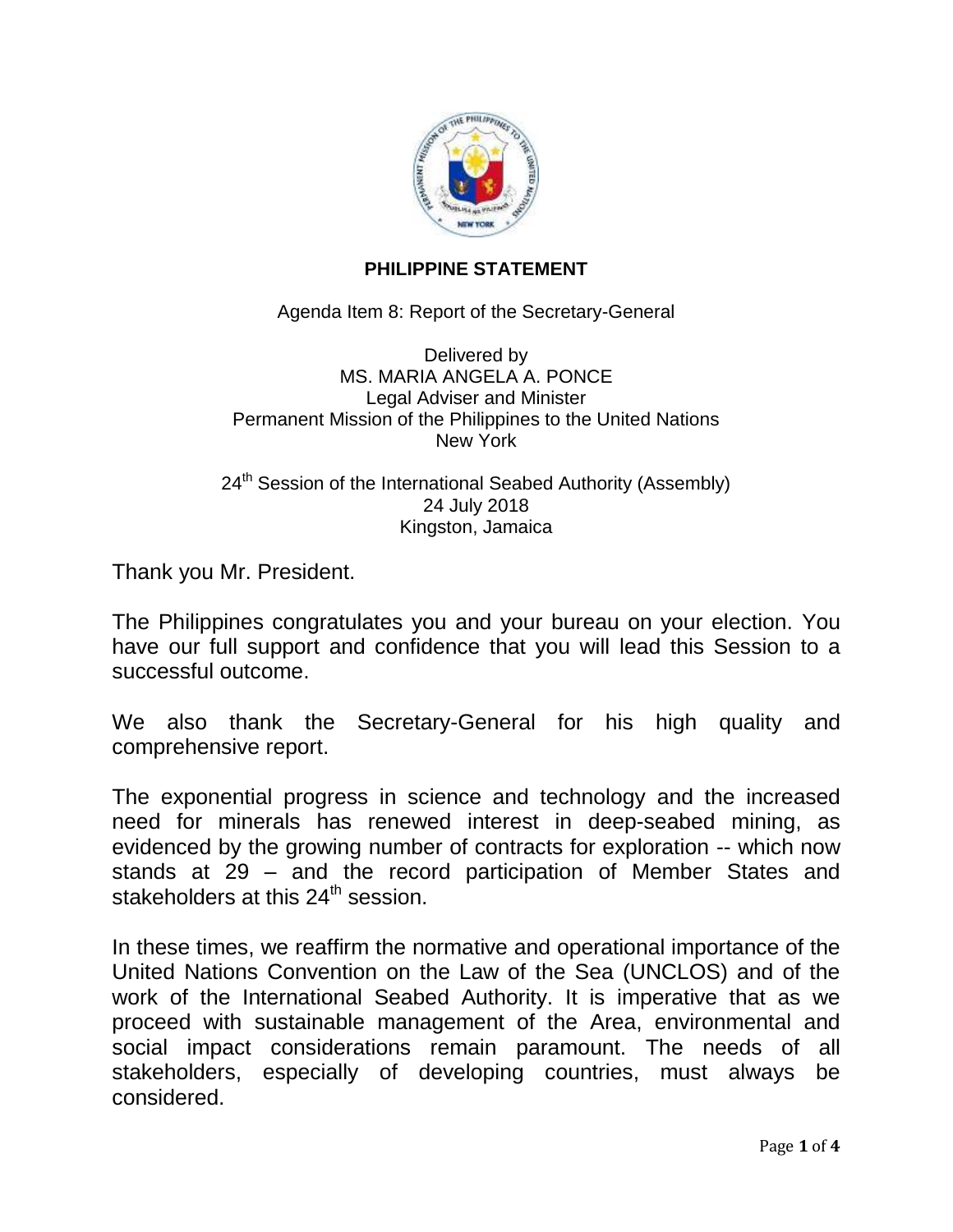Integral to the normative authority of UNCLOS is the fulfillment of Member States' obligations. Among these is the obligation of coastal states, under Article 84, paragraph 2 of the UNCLOS, to give due publicity to charts or lists of geographical coordinates of points and in case of those indicating the outer limits of the continental shelf, to deposit a copy of such charts or lists with the Secretary General of the Authority. Noting that only eight (8) states – Australia, France (with respect to Martinique, Guadeloupe, Guyana, New Caledonia, and the Kerguelen Islands), Ireland, Mauritius, Mexico, Niue, Pakistan and my country the Philippines -- have complied with this, we call on states that have not done so to do so and we urge the Presidency and the Secretariat to make this a continuing priority.

The mandate of the Legal and Technical Commission (LTC) is also critical in this aspect. We commend the Commission for their hard work, and particularly take note of their efforts on the following:

- 1. The continuation of the review of the draft Regulations for Exploitation of Mineral Resources in the Area. The adoption and publication of these regulations at the soonest possible time is crucial, especially in regard of the transition into exploitation activities by Contractors who are now carrying out their last stages of exploration. At the same time, we must ensure that all stakeholders and the needed experts are thoroughly consulted so that the Regulations adequately addresses all concerns.
- 2. The continuation of the review of the Recommendations for the Assessment of Environmental Impacts in the exploration areas for the guidance of contractors;
- 3. The expeditious but in-depth review of 27 Annual Reports from contracts of exploration in the three (3) mineral deposit categories;
- 4. The productive joint meeting of the Commission and the Finance Committee, which is a milestone in itself considering that it is the first time it has been held. More importantly, it is a major step towards the pursuit of establishing a financial model which is a crucial component of the exploitation regulations; and
- 5. The systematic evaluation and eventual selection of candidates for the Training Programs offered by the different Contractors.

We also commend the efforts of the Secretariat in pursuing the implementation of the Database Management Strategy, which has seen significant progress since the project commencement last year. As the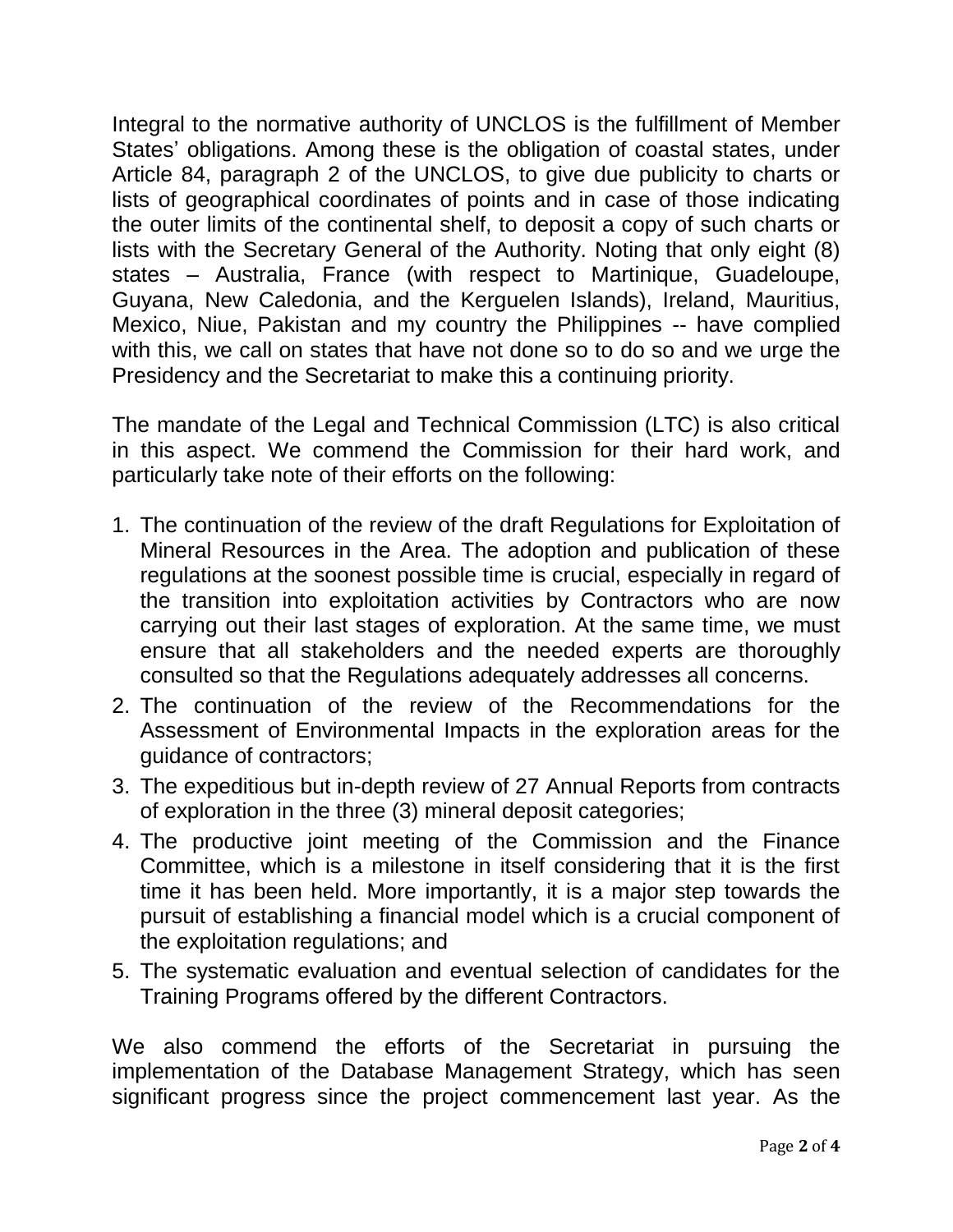guardian of the Common Heritage of Mankind, it is incumbent upon the Authority to keep not only a quality-controlled, but also a secure data base of all information generated by contractors and by all other entities engaged in exploration activities in the Area.

We join others who strongly support a comprehensive environmental policy, including development of Regional Environmental Management Plans. While recognizing that there is now a preliminary strategy for this, we stress the importance of transparency in the development of these REMPs.

Transparency is also a critical obligation of contractors and must be reflected in the regulations. Sponsoring states should conduct thorough consultations especially on the environmental aspects of their activities, and coastal states should be adequately informed of the result of environmental baseline studies made and their impacts, for their acceptability. We also need a mechanism to strengthen regulatory functions especially in relation to non-compliant contractors.

On financial matters, we are pleased with the Secretary-General's update yesterday that 62% of 2018 assessed contributions have been received, but note that 50 members are still in arrears for two years or more. The fulfillment of these contributions is necessary to ensure the effective functioning of the Authority. We commend the Secretariat for its cost-saving measures outlined in the Report and look forward to further creative ways of ensuring cost-savings.

We are pleased with the recognition that the Authority does not work in a vacuum, as shown by the enhanced cooperation of the Authority with the UN and other entities. As such, we appreciate the progress in the fulfillment of the Authority's voluntary commitments at the UN Oceans Conference to support the implementation of the SDG14, particularly on improving access for women to and enhancing their role in deep-sea scientific research, including through the Secretary-General's Award for Excellence in Deep Sea Research.

The follow-up process to the UN Oceans Conference is critical to maintaining the momentum generated by it. We recall in this regard that the Authority is a focal point for the Community of Action for supporting implementation of SDG14, on "Implementation of international law as